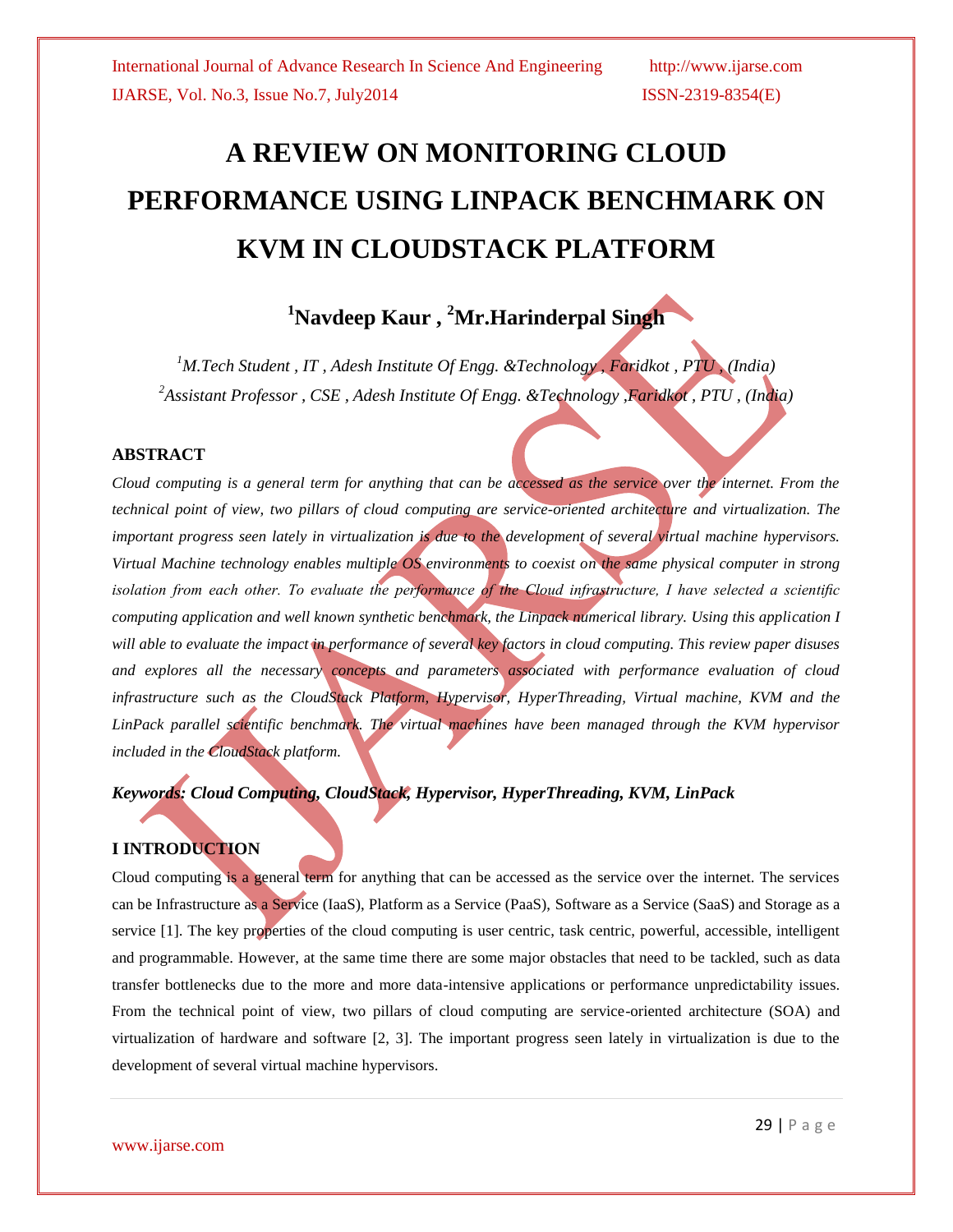Because of such interest there has been substantial development of open source Cloud management platforms such as CloudStack [1], Open Nebula [2] or Eucalyptus [3]. These platforms provide support for several hypervisors like KVM [4] or Xen [5]. In order to test a platform based on CloudStack, I have selected a scientific computing application and well known synthetic benchmark, the LinPack numerical library. Using this application I will evaluate the impact in performance of several key factors in cloud computing: the number of virtual machines per host, the impudence of the hyper threading and the hard disk I/O. To manage the virtualized services I have utilized the CloudStack platform. This paper is organized as follows. Section II describes the main features of the CloudStack platform. Section III discuses the concept of hypervisor and HyperThreading in Cloud environment. Section IV discuses Virtual machine and explores KVM. The parallel scientific application used as benchmark tests are introduced in Section V.

### **II CLOUDSTACK PLATFORM**

CloudStack is an open source and multi-tenanted cloud orchestration platform for delivering Infrastructure-as-a-Service (IaaS) in cloud computing environments. CloudStack was initially developed by Cloud.com and turned over to the Apache Software Foundation in 2012 with the code available under the Apache 2.0 license [7]. CloudStack is used:

- 1. To help managed service providers.
- 2. To create and operate public cloud, private cloud and hybrid IaaS clouds by pooling computing resources with capabilities equivalent to Amazon's Elastic Compute Cloud (Amazon EC2).
- 3. To manage computing, networking and storage resources.

CloudStack competes with OpenStack and Eucalyptus in the cloud computing management platform market. CloudStack supports multiple virtualization platforms such as Citrix XenServer, VMware vSphere and KVM on Ubuntu or CentOS [7, 8].

- 2.1 CloudStack Features
- 1. CloudStack manage multiple geographically distributed data centers.
- 2. CloudStack API gives full access to all managed resources which makes command line tools easier.
- 3. CloudStack has Multi-node installation support and load balancing.
- 4. CloudStack has capability of MySQL replication which is useful for maintaining high availability.
- 5. Many Service providers and organizations use CloudStack to set up an elastic and on-demand IaaS.
- 6. CloudStack can be used to set up an on-premise private cloud behind organization's firewall for gaining better control over infrastructure.
- 2.2 CloudStack Components
- 1. Host:A host is a computer that provides all computing resources such as CPU, storage, memory and networking to run the virtual machines.
- 2. Hypervisor:Hypervisor is software which will help us in implementing virtualization. KVM, VMWare ESX and Xen are some examples of Hypervisors.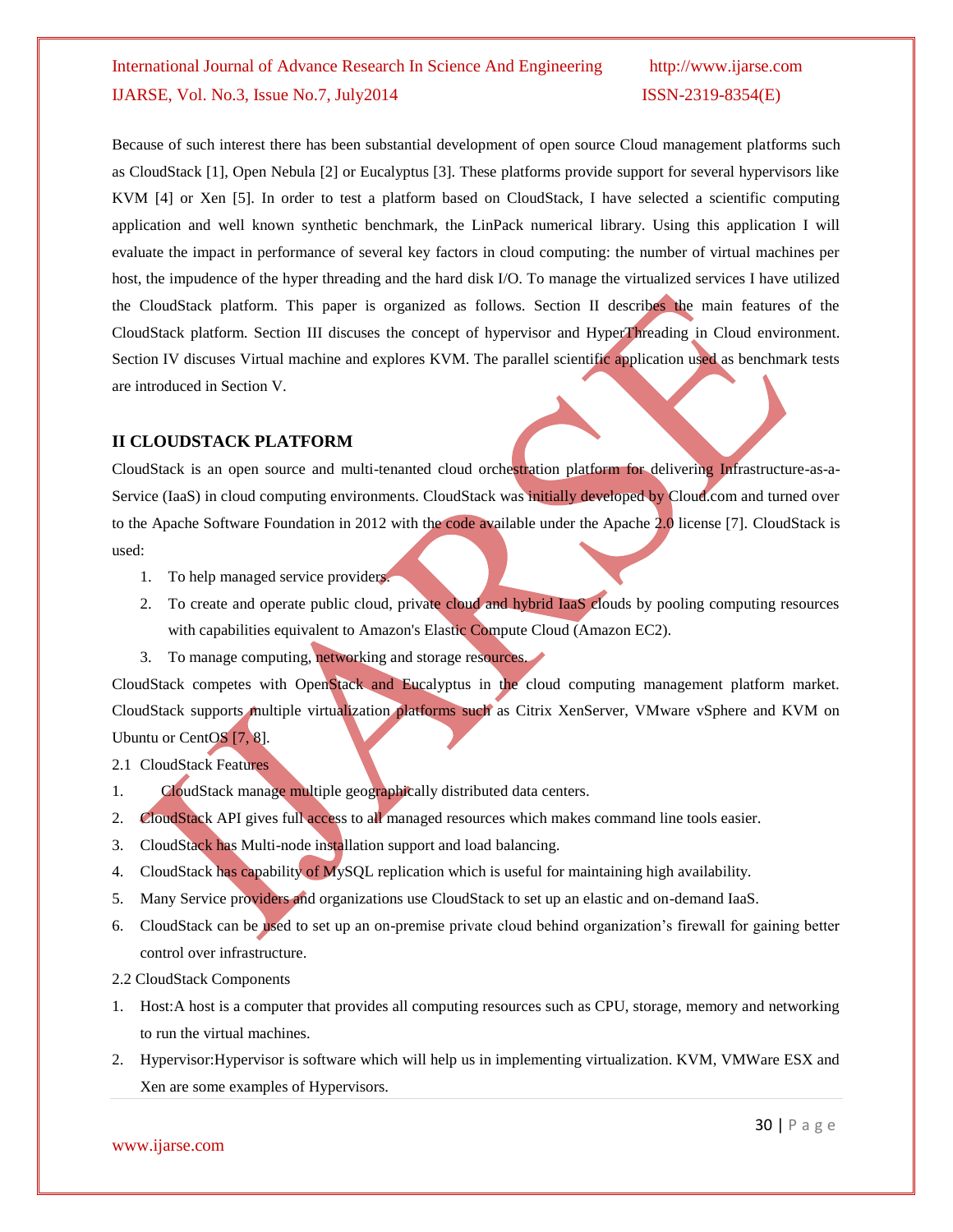- 3. Virtual machine: Virtual machine is a virtual hardware allocated by Hypervisor for installing Guest OS on it so that it can run as separate machine. Each host has a hypervisor installed to manage the VMs. As CloudStack is hypervisor agnostic, multiple hypervisor-enabled servers such as a Linux KVM-enabled server and a Citrix XenServer server can be used.
- 4. Cluster:One or more primary storage is coupled with a cluster that stores the disk volumes for all VMs running on hosts in that specific cluster. A cluster can be considered as a set of XenServer servers or a set of KVM servers.
- 5. Storage server:A cluster consists of one or more hosts and one or more primary storage servers.
- 6. Rack: CloudStack pod represents a single rack. A CloudStack pod consists of one or more clusters of hosts and one or more primary storage servers. Hosts in the same pod are in the same subnet.

### **III HYPERVISOR**

A Hypervisor is an ideal delivery mechanism which acts as a traffic cop to make things happen in an orderly manner. The hypervisor is an operating system which resides at the lowest levels of the hardware environment because cloud computing support many different operating environments. Hypervisor shows the same application on lots of systems without having to physically copy that application onto each system. In other words, hypervisor is a practical way of getting things virtualized quickly and efficiently [7].

The term hypervisor was first introduced in 1956 by IBM with the hypervisor program installed on the computer allowed memory sharing. The hypervisor installed on the server hardware controls the guest operating system which is running on host machine. Hypervisor's main job is to cater to needs of guest operating system and effectively manage so that the instances of multiple operating systems do not interrupt one another. A virtual machine can create requests to the hypervisor through API calls method [7, 8]. There are two types of hypervisors: Embedded or hosted hypervisors, and Bare metal or native hypervisors which are discussed below:



**Figure 1: Type-1 Hypervisor**

www.ijarse.com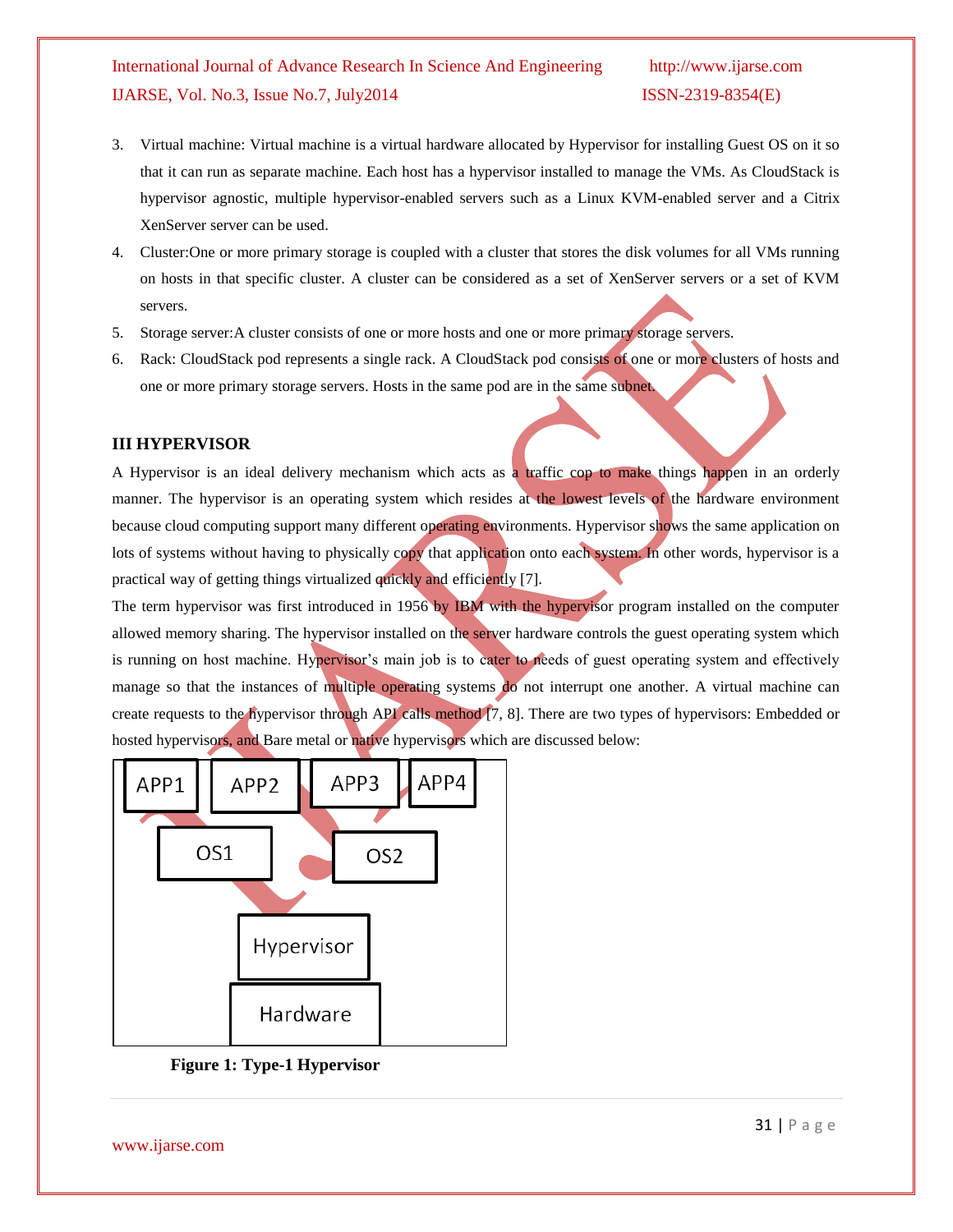Type 1: Type-1 hypervisor is also known as native or bare-metal hypervisors which runs directly on the host computer's hardware to control the hardware resources and to manage guest operating systems. Examples of Type 1 hypervisors include VMware ESXi, Citrix XenServer and Microsoft Hyper-V hypervisor.



Type 2: Type 2 hypervisor is also known as hosted hypervisors which runs within a formal operating system environment. In this type, the hypervisor runs as a distinct second layer while the operating system runs as a third layer above the hardware.

The servers would need to execute the hypervisor. The hypervisor, in turn, loads the client operating systems of the virtual machines. The hypervisor allocates the correct CPU resources, memory, bandwidth and disk storage space for each virtual machine.

# **3.1 HyperThreading**

Hyper-Threading is a technology used by some Intel microprocessors that allows a single microprocessor to act like two separate processors to the operating system and the application program s that use it. With Hyper-Threading, a microprocessor's core processor can execute two concurrent threads of instructions sent by the operating system. Having two threads of execution units to work on allows more work to be done by the processor during each clock cycle. To the operating system, the Hyper-Threading microprocessor appears to be two separate processors. Because most of today's operating systems are capable of dividing their work load among multiple processors, the operating system simply acts as though the Hyper-Threading processor is a pool of two processors [7].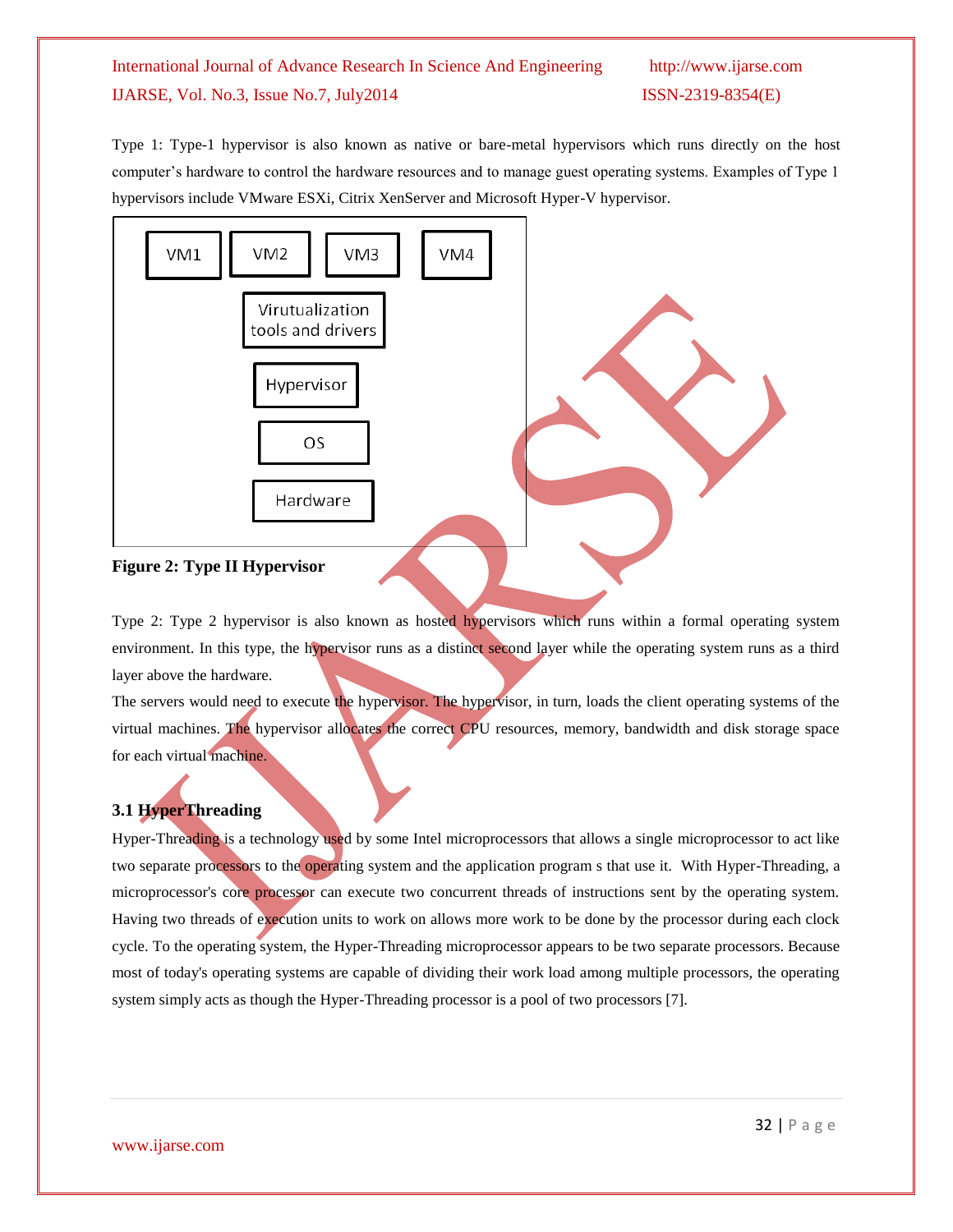

### **Figure 3: HyperThreading Overview**

Hyper-threading is a technology which is used in certain Pentium 4 processors and all Intel Xeon processors. While hyper-threading can improve processing performance, software must support multiple processors to take advantage of the technology. Fortunately, recent versions of both Windows and Linux support multiple processors and therefore benefit from hyper-threading. Hyper-threading allows the two programs to be processed as separate threads at the same time. However, individual programs can only take advantage of Intel's HT Technology if they have been programmed to support multiple processors.

#### **IV VIRTUAL MACHINE**

From the technical point of view, two pillars of cloud computing are service-oriented architecture (SOA) and virtualization of hardware and software [1]. The important progress seen lately in virtualization is due to the development of several virtual machine hypervisors. Many years ago, a problem aroused. How to run multiple operating systems on the same machine at the same time? The solution to this problem was virtual machines. Virtual machines monitor the core part of virtual machines sits between one or more operating systems and the hardware and gives the illusion to each running OS that it controls the machine. Virtual Machine technology begins to emerge as a focus of research and deployment. Virtual Machine technology enables multiple OS environments to coexist on the same physical computer in strong isolation from each other. VMs share the conventional hardware in a secure manner with excellent resource management capacity, while each VM is hosting its own operating system and applications [4, 5].

Indeed, the VMM serves as an operating system for operating systems, but at a much lower level; the OS must still think it is interacting with the physical hardware. Thus, transparency is a major goal of VMMs [5]. Today virtual machine has become popular due to various reasons. Server consolidation is one such reason. In many settings, people run services on different machines which run different operating systems, and yet each machine is lightly utilized. In this case, virtualization enables an administrator to consolidate multiple Operating systems onto fewer hardware platforms, and thus lower costs and ease administration [5, 6].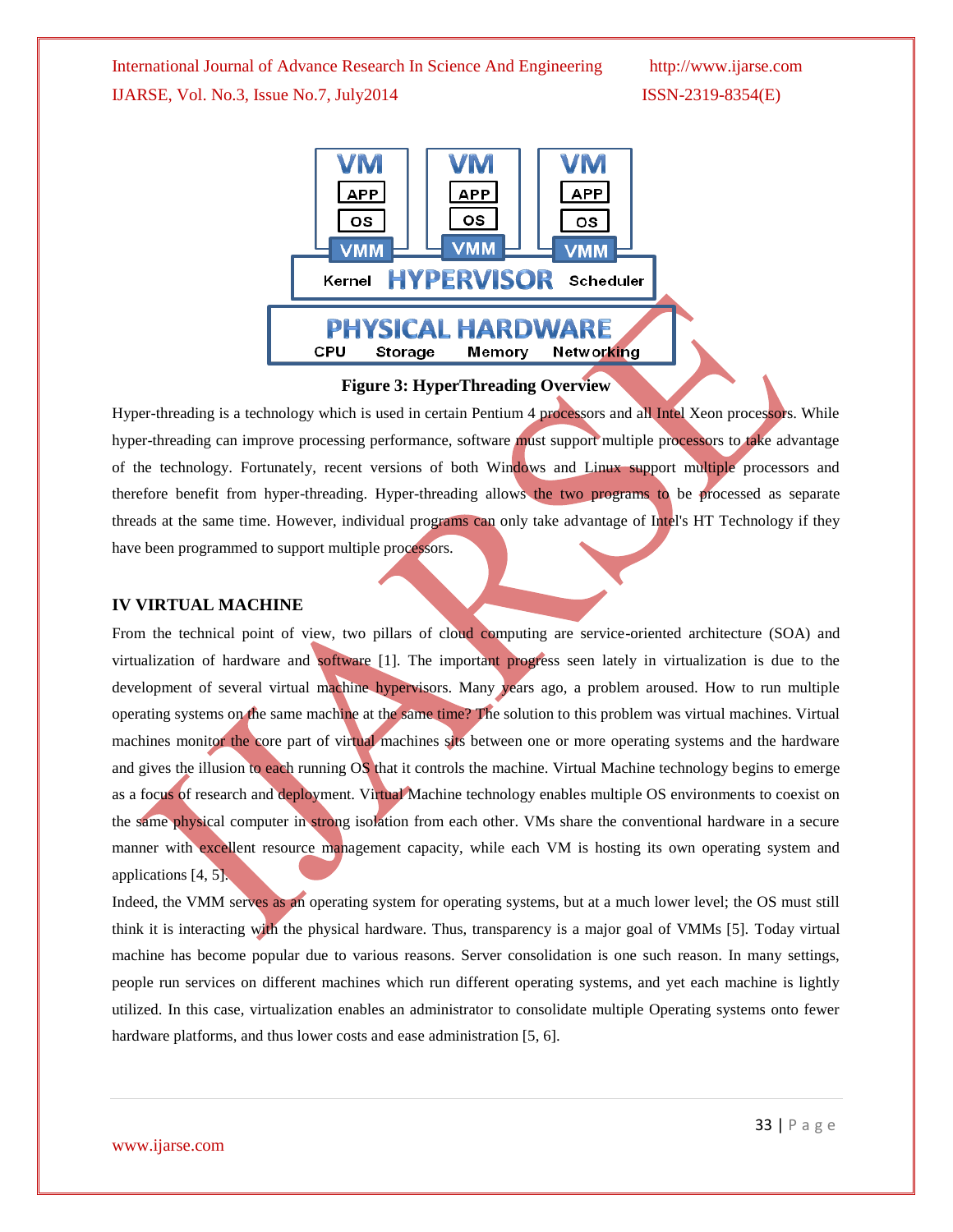

## **Figure 4: Overview of VM Architecture**

#### **4.1 KVM**

KVM hypervisor is the virtualization layer in Kernel-based Virtual Machine (KVM). A hypervisor is a program that allows multiple operating systems to share a single hardware host. KVM is free, open source virtualization architecture for Linux distributions. KVM virtualization is often compared with Xen, which is the open source hypervisor for Oracle VM, Citrix Systems Inc.'s XenServer. But KVM virtualization, which is supported by Red Hat and Canonical uses a type-two hypervisor that resides within the Linux kernel. In KVM, the Linux kernel acts as a streamlining management and improving performance in virtualized environments. The hypervisor creates VM environments and coordinates calls for processor, memory, hard disk, network, and other resources through the host OS [7, 8] .



### **Figure 5: KVM Architecture**

Numerous guest OSs can work with KVM including BSD (Berkeley Software Distribution), Solaris, Windows, Haiku, ReactOS, Plan 9, and the AROS Research OS. KVM is a full virtualization solution for Linux on x86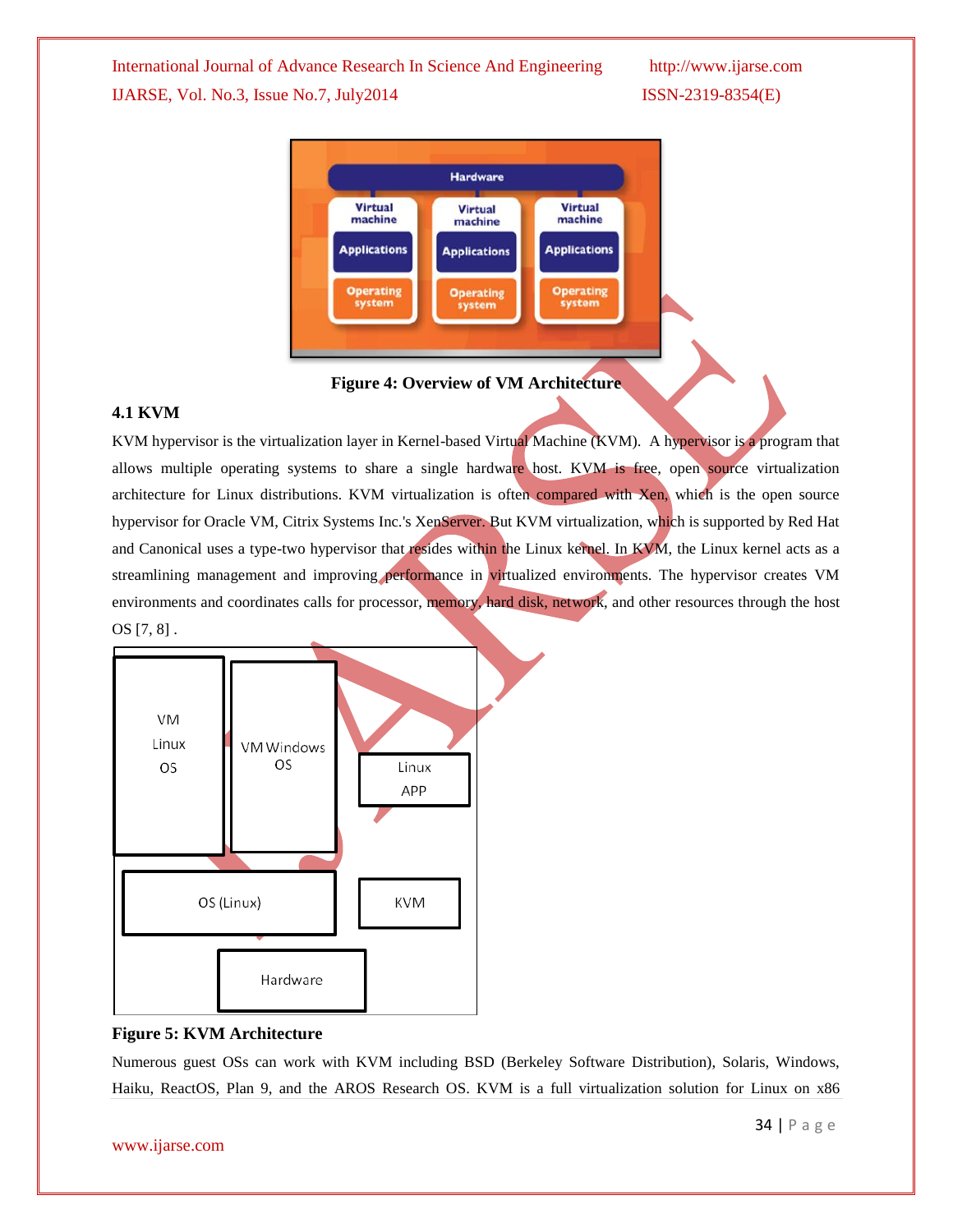hardware containing virtualization extensions. It consists of a loadable kernel module, kvm.ko that provides the core virtualization infrastructure and a processor specific module, kvm-intel.ko. KVM also requires a modified QEMU although work is underway to get the required changes upstream. Using KVM, one can run multiple virtual machines running unmodified Linux or Windows images. The kernel component of KVM is included in mainline Linux, as of 2.6.20. There are many advantages of this KVM when compared to other virtualization software's available in Linux.

- 1. Can interact directly with the Kernel
- 2. Default virtualization in leading Linux Distributions
- 3. One of the Linux software developed aggressively.
- 4. Almost becoming competitor to VMware by implementing technologies such as  $v_2v$ , p2v, and many open source tools to manage VM's
- 5. Number of open source cloud automation software's use KVM as default hypervisor.
- 6.

#### **4.1.1 KVM Virtualization**

KVM virtualization architecture is relatively new Because of KVM is embedded in the Linux kernel. KVM is easier to manage the all virtual machines and Linux updates. Once it is installing KVM on a Linux box a hardware file /dev/kvm is created which will act as interpreter between actual hardware and hypervisor manager. Whenever a request comes for hardware updating from hypervisor manager, the KVM software starts allocating those resources virtually by interacting with real hardware.

Suppose there is requirement to change RAM on a virtual machine, this is communicated by hypervisor manager to KVM for allocating the resource. Then KVM interacts with hardware and reserves that RAM from real RAM for that particular VM. This happens for the other resources as well.

If hardware supports virtualization directly without any third-party software to simulate then that hardware is called as Virtualization Technology enabled processor (VTx) in Intel processors and AMD-v For AMD processors.

#### **4.1.2 KVM Architecture and Tools**

In the KVM architecture the virtual machine is implemented as regular Linux process, schedule by the standard Linux scheduler. In fact each virtual CPU appears as a regular Linux process. This allows KVM to benefit from all the features of the Linux kernel. Device emulation is handling by a modified version of QEMU that provides emulated BIOS, PCI bus, USB bus and a standard set of devices such as IDE, SCSI disk controllers and network cards. There are broadly two KVM management tools:

- 1. Virsh: From the command line, virsh can streamline KVM management due to it is a master command with numerous subcommands, the learning curve is steep.
- 2. Virtmanager:Virt-manager is a graphical user interface that simplifies the management of virtual machines in Red Hat Enterprise Linux.

Virsh has a larger feature set, but virt-manager's point-and-click interface can perform most administrative tasks.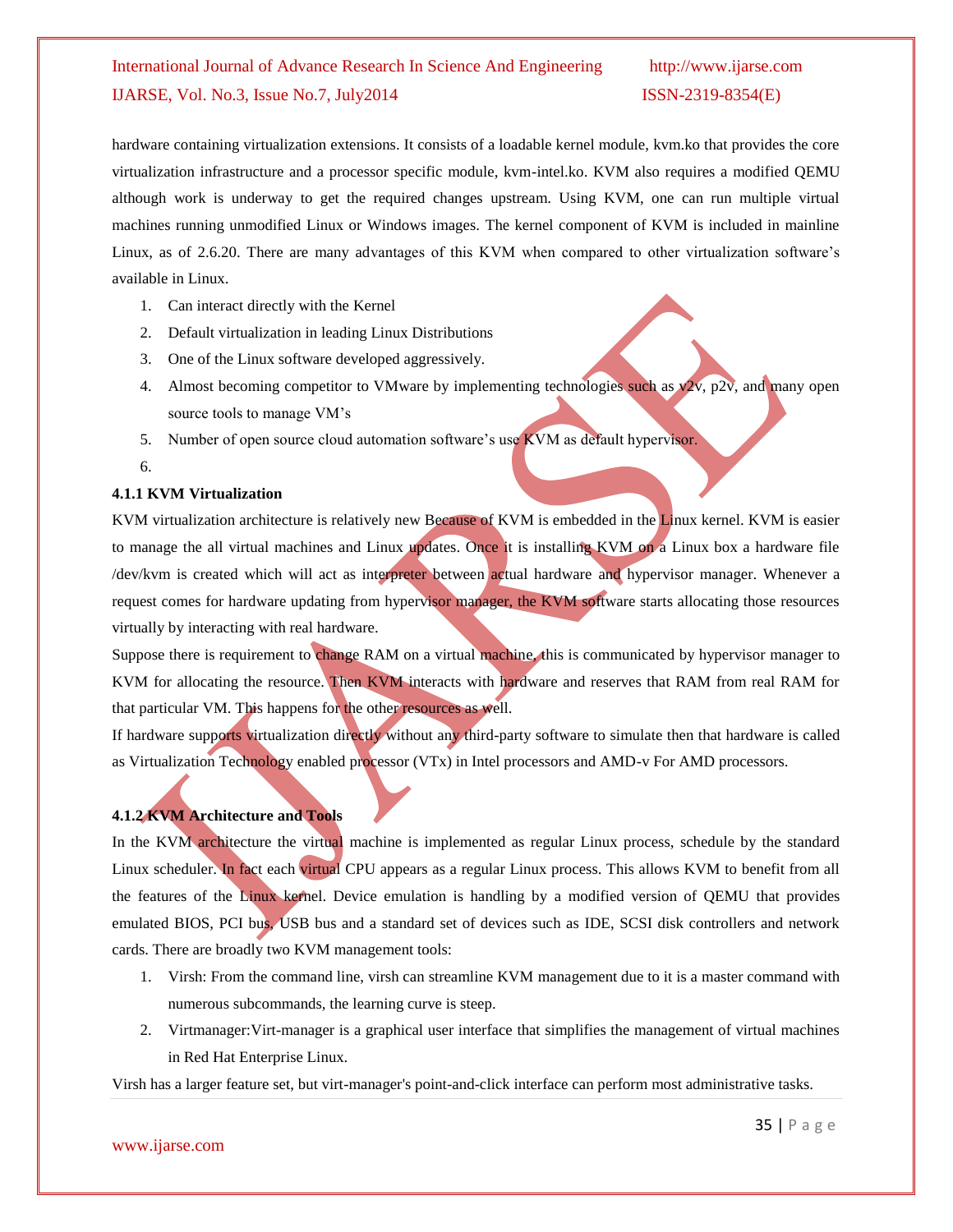#### **V BENCHMARK**

To evaluate the performance of the Cloud infrastructure, I have selected a scientific computing application, a well known synthetic benchmark, the Linpack numerical library [7, 11]. Using this application, I will evaluate the impact in performance of several key factors in cloud computing: the number of virtual machines per host, the influence of the hyper threading and the hard disk I/O. The core of Linpack applications is the solution of linear systems of equations, which are dense matrices for Linpack. Next, I am going to describe the main features of each application.

#### **5.1 LINPACK (LINear system PACKage)**

The LINPACK package is a collection of FORTRAN subroutines for solving various systems of linear equations and linear least-squares problems. The software in LINPACK is based on a de-compositional approach to numerical linear algebra. The package has the capability of handling many different matrix and data types and provides a range of options. The package solves linear systems whose matrices are general, banded, symmetric indefinite, symmetric positive definite, triangular, and tridiagonal square. It also computes the QR and singular value decompositions of rectangular matrices and applies them to least-squares problems. LINPACK uses column-oriented algorithms to increase efficiency by preserving locality of reference. The LINPACK package was based on another package which is called Level 1 Basic Linear Algebra Subroutines (BLAS) library. BLAS carried out most of the floating-point work within the LINPACK algorithms. BLAS also work out with different linear equations and linear least-squares problems and makes it possible to take advantage of special computer hardware [5-8].

In the LINPACK Benchmark, a matrix of size 100 was originally used because of memory limitations with the computers. Such a matrix has 10,000 floating-point elements and could have been accommodated in most environments of that time [5, 6]. This was done so users could estimate the time required to solve their matrix problem by extrapolation. Over the years additional performance data was added and today the collection includes over 1300 different computer systems. In addition to the increasing number of computers, the scope of the benchmark has also expanded.

LINPACK was designed for applying to supercomputers in the early 1980s and now acts as one of the most authoritative benchmarks in high performance computers. The TOP 500 computers in the world are sorted by the LINPACK's result. To follow the development of computer architectures, LINPACK evolves into EISPACK and LAPACK. EISPACK mainly dedicates to numerical computation of the Eigen values and eigenvectors of matrices. LINPACK measures the actual peak value of float-point computing power indicated in giga of float-point operations per second (GFLOP) [7, 9].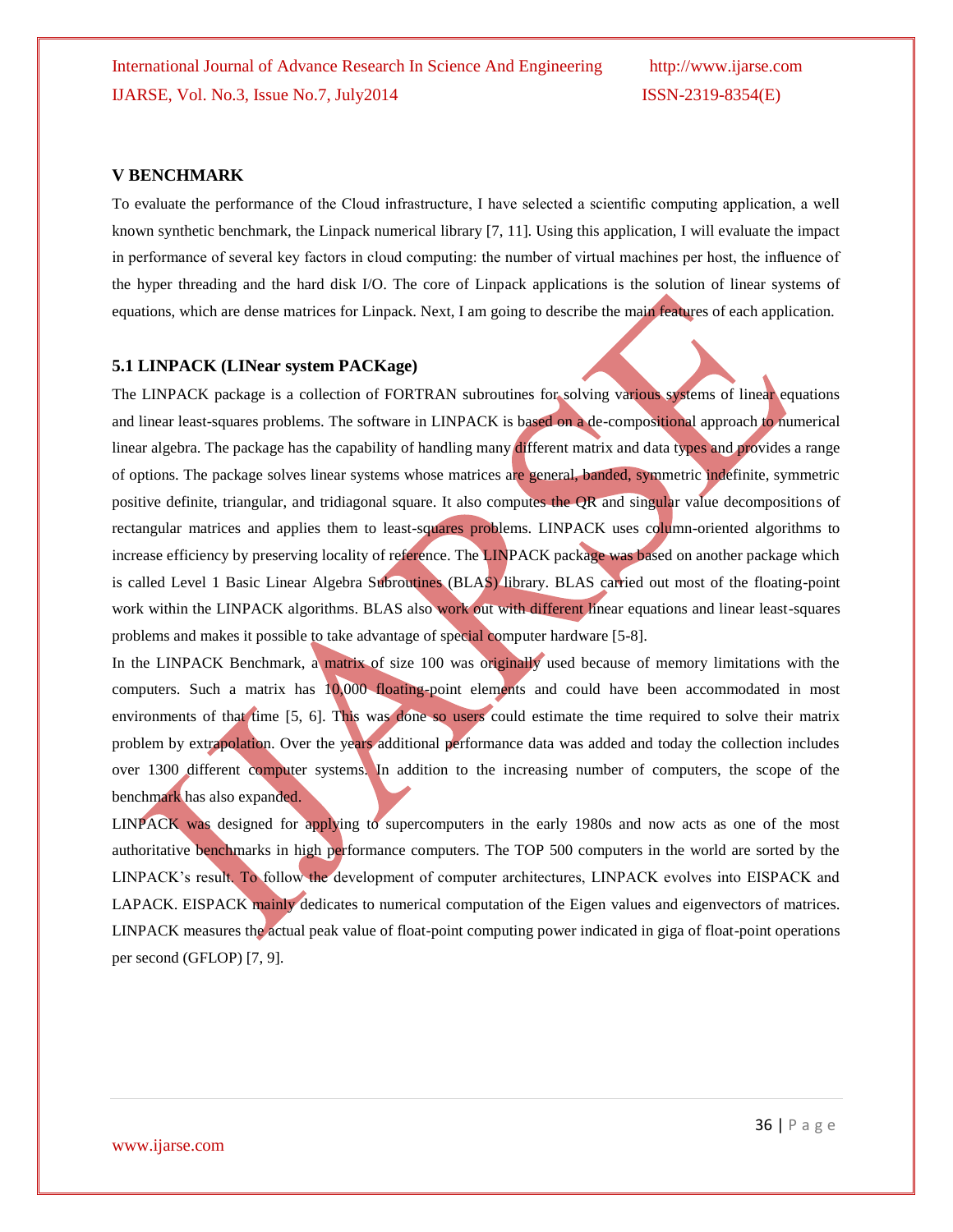

**Figure 6: A sample output from Linpack 100**

LINPACK was chosen because it is widely used and performance numbers are available for almost all relevant systems. A detailed description as well as a list of performance results on a wide variety of machines is available in postscript form from netlib. The benchmark used in the LINPACK Benchmark is to solve a dense system of linear equations. For the TOP500, I used that version of the benchmark that allows the user to scale the size of the problem and to optimize the software in order to achieve the best performance for a given machine. This performance does not reflect the overall performance of a given system, as no single number ever can. It does, however, reflect the performance of a dedicated system for solving a dense system of linear equations*.* Since the problem is very regular, the performance achieved is quite high, and the performance numbers give a good correction of peak performance.

# **VI CONCLUSION**

Cloud technologies are drawing attention from industry, research centers and IT community due to they offer the possibility to virtualized services, providing virtual machines to users for their execution. Currently, there is a wide range of open-source solutions for building private, public or even hybrid Clouds. In this paper I have used the KVM hypervisor included in this platform to manage the virtualized services. The objective is to analyses the influence of the HyperThreading, the number of virtual machines employed per host and the I/O on the performance of LinPack parallel benchmark.